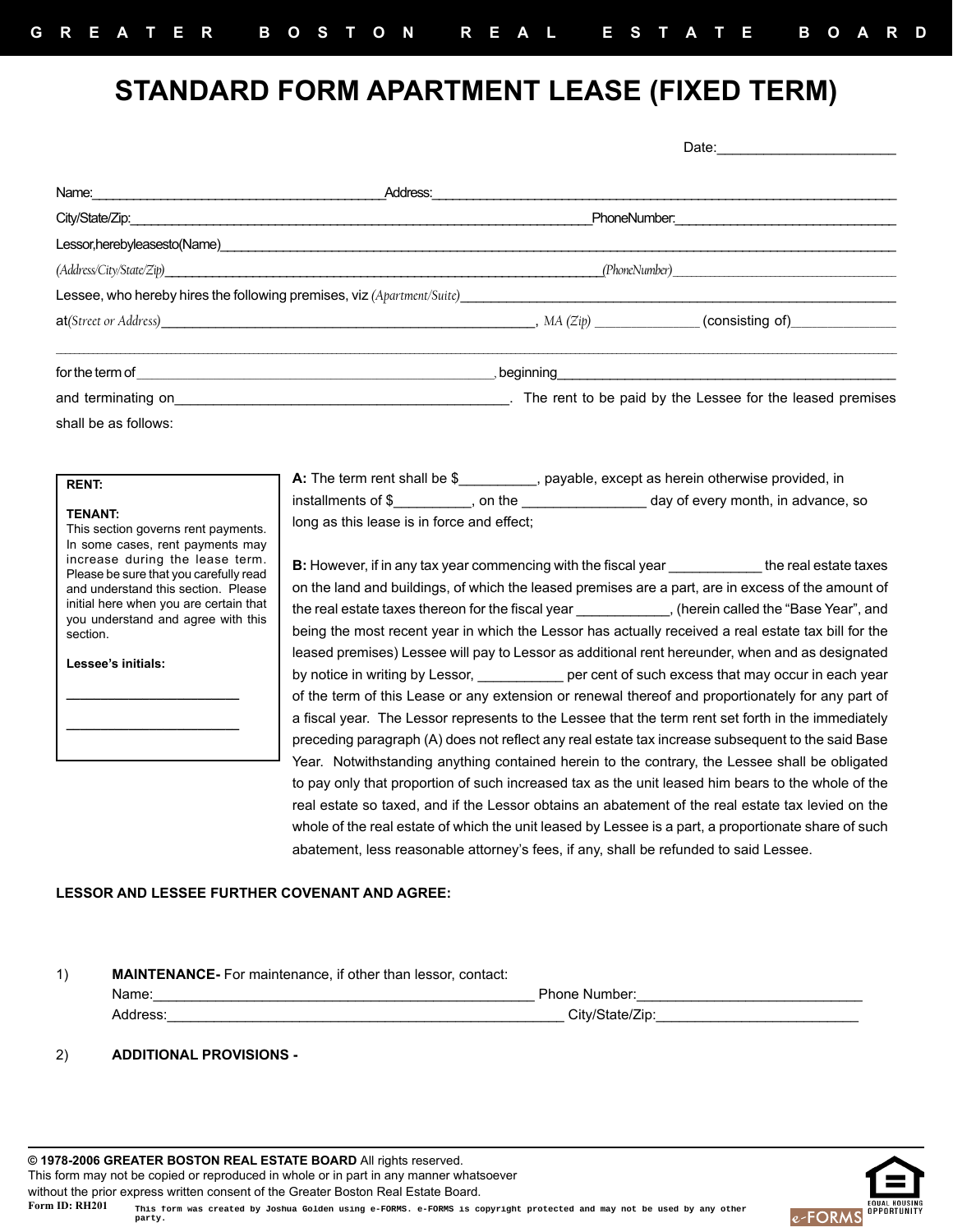| <b>Utilities</b><br><b>TENANT:</b><br>This section governs<br>utility payments. Be<br>sure to discuss with the<br>Lessor those payments<br>which will be required of<br>you for this apartment. | or other purposes, that are furnished to the leased premises and presently separately metered, as well as for fuel oil kept in a<br>separate tank which serves only the leased premises. The Lessor agrees to furnish reasonably hot and cold water and reasonable<br>heat during the regular heating season (except to the extent supplied through utilities metered to the leased premises or fuel oil<br>kept in a separate tank as stated above), but the failure of the Lessor to provide any of the foregoing items to any specific degree,<br>quantity, quality, or character due to any causes beyond the reasonable control of the Lessor, such as accident, restriction by City,<br>State or Federal regulations, or during necessary repairs to the apparatus shall not (subject to applicable law) form a basis of any<br>claim for damages against the Lessor. If legally permitted, utility meters may consist of submeters installed to allocate charges<br>incurred by the Lessor. Payment by the Lessee for water and sewer service is subject to the provisions of the attached<br>Water and Sewer Submetering Addendum.                                                                                                                                                                                                                                                                                                                                                                                                                                                                                                                                                                                                                                                                                                                                                                                                                                                                                                                                                                                                                                                                                                                                                                                                                                                                                                                                                                                                                                                                                 |  |
|-------------------------------------------------------------------------------------------------------------------------------------------------------------------------------------------------|----------------------------------------------------------------------------------------------------------------------------------------------------------------------------------------------------------------------------------------------------------------------------------------------------------------------------------------------------------------------------------------------------------------------------------------------------------------------------------------------------------------------------------------------------------------------------------------------------------------------------------------------------------------------------------------------------------------------------------------------------------------------------------------------------------------------------------------------------------------------------------------------------------------------------------------------------------------------------------------------------------------------------------------------------------------------------------------------------------------------------------------------------------------------------------------------------------------------------------------------------------------------------------------------------------------------------------------------------------------------------------------------------------------------------------------------------------------------------------------------------------------------------------------------------------------------------------------------------------------------------------------------------------------------------------------------------------------------------------------------------------------------------------------------------------------------------------------------------------------------------------------------------------------------------------------------------------------------------------------------------------------------------------------------------------------------------------------------------------------------------------------------------------------------------------------------------------------------------------------------------------------------------------------------------------------------------------------------------------------------------------------------------------------------------------------------------------------------------------------------------------------------------------------------------------------------------------------------------------------------------|--|
| 4. Attached Forms                                                                                                                                                                               | The forms, if any, attached hereto are incorporated herein by reference.                                                                                                                                                                                                                                                                                                                                                                                                                                                                                                                                                                                                                                                                                                                                                                                                                                                                                                                                                                                                                                                                                                                                                                                                                                                                                                                                                                                                                                                                                                                                                                                                                                                                                                                                                                                                                                                                                                                                                                                                                                                                                                                                                                                                                                                                                                                                                                                                                                                                                                                                                   |  |
| 5. Care Of Premises                                                                                                                                                                             | The Lessee shall not paint, decorate or otherwise embellish and/or change and shall not make nor suffer any additions or alterations<br>to be made in or to the leased premises without the prior written consent of the Lessor, nor make nor suffer any strip or waste,<br>nor suffer the heat or water to be wasted, and at the termination of this lease shall deliver up the leased premises and all property<br>belonging to the Lessor in good, clean and tenantable order and condition, reasonable wear and tear excepted. No washing<br>machine, air-conditioning unit, space heater, clothes dryer, television or other aerials, or other like equipment shall be installed<br>without the prior written consent of the Lessor. No waterbeds shall be permitted in the leased premises.                                                                                                                                                                                                                                                                                                                                                                                                                                                                                                                                                                                                                                                                                                                                                                                                                                                                                                                                                                                                                                                                                                                                                                                                                                                                                                                                                                                                                                                                                                                                                                                                                                                                                                                                                                                                                          |  |
| 6. Cleanliness                                                                                                                                                                                  | The Lessee shall maintain the leased premises in a clean condition. He shall not sweep, throw, or dispose of, nor permit to be<br>swept, thrown or disposed of, from said premises nor from any doors, windows, balconies, porches or other parts of said building,<br>any dirt, waste, rubbish or other substance or article into any other parts of said building or the land adjacent thereon, except in<br>proper receptacles and except in accordance with the rules of the Lessor.                                                                                                                                                                                                                                                                                                                                                                                                                                                                                                                                                                                                                                                                                                                                                                                                                                                                                                                                                                                                                                                                                                                                                                                                                                                                                                                                                                                                                                                                                                                                                                                                                                                                                                                                                                                                                                                                                                                                                                                                                                                                                                                                   |  |
| 7. Definitions                                                                                                                                                                                  | The words "Lessor" and "Lessee" as used herein shall include their respective heirs, executors, administrators, successors,<br>representatives and assigns, agents and servants; and the words "he", "his" and "him" where applicable shall apply to the Lessor<br>or Lessee regardless of sex, number, corporate entity, trust or other body. If more than one party signs as Lessee hereunder, the<br>covenants, conditions and agreements herein of the Lessee shall be the joint and several obligations of each such party.                                                                                                                                                                                                                                                                                                                                                                                                                                                                                                                                                                                                                                                                                                                                                                                                                                                                                                                                                                                                                                                                                                                                                                                                                                                                                                                                                                                                                                                                                                                                                                                                                                                                                                                                                                                                                                                                                                                                                                                                                                                                                           |  |
| 8. Delivery Of<br><b>Premises</b>                                                                                                                                                               | In the event the Lessor is not able through no fault of his own to deliver the leased premises to the Lessee at the time called for<br>herein, the rent shall be abated on a pro rata basis until such time as occupancy can be obtained, which abatement shall constitute<br>full settlement of all damages caused by such delay, or the Lessor, at his election, shall be allowed reasonable time to deliver<br>possession of the leased premises, and if he cannot deliver such possession within 30 days from the beginning of said term, either<br>the Lessor or Lessee may then terminate this lease by giving written notice to the other and any payment made under this lease<br>shall be forthwith refunded. Lessee hereby authorizes and empowers Lessor to institute proceedings to recover possession of<br>the premises on behalf of and in the name of Lessee.                                                                                                                                                                                                                                                                                                                                                                                                                                                                                                                                                                                                                                                                                                                                                                                                                                                                                                                                                                                                                                                                                                                                                                                                                                                                                                                                                                                                                                                                                                                                                                                                                                                                                                                                              |  |
| 9. Eminent Domain                                                                                                                                                                               | If the lease premises, or any part thereof, or the whole or any part of the building of which they are a part, shall be taken for any<br>purpose by exercise of the power of eminent domain or condemnation, or by action of the city or other authorities or shall receive<br>any direct or consequential damage for which the Lessor or Lessee shall be entitled to compensation by reason of anything lawfully<br>done in pursuance of any public authority after the execution hereof and during said term, or any extension of renewal thereof, then<br>at the option of either the Lessor or the Lessee, this lease and said term shall terminate and such option may be exercised in the<br>case of any such taking, notwithstanding the entire interest of the Lessor and the Lessee may have been divested by such taking.<br>Said option to terminate shall be exercised by either the Lessor or the Lessee, by giving a written notice of exercise of such option<br>to terminate in the manner described in Section 17 of this lease. Said option to terminate shall not be exercised by either party (a)<br>earlier than the effective date of taking, nor (b) later than thirty (30) days after the effective date of taking. The mailing of the notice<br>of exercise as set forth hereinabove shall be deemed to be the exercise of said option; and upon the giving of such notice, this<br>lease shall be terminated as of the date of the taking. If this lease and said term are not so terminated, then in case of any such<br>taking or destruction of or damage to the leased premises, rendering the same or any part thereof unfit for use and occupation,<br>a just proportion of the rent hereinbefore reserved, according to the nature and extent of the damage to the leased premises,<br>shall be suspended or abated until, in the case of such taking, what may remain of the leased premises, shall have been put in<br>proper condition for use and occupation. The Lessee hereby assigns to the Lessor any and all claims and demands for damages<br>on account of any such taking or for compensation for anything lawfully done in pursuance of any public authority, and covenants<br>with the Lessor that the Lessee will from time to time execute and deliver to the Lessor such further instruments of assignment<br>of any such claims and demands as the Lessor shall request, provided however that the Lessee does not assign to the Lessor<br>any claims based upon Lessee's personal property or other improvements installed by Lessee with Lessor's written permission. |  |
| 10. Fire, Other<br>Casualty                                                                                                                                                                     | If the leased premises, or any part thereof, or the whole or a substantial part of the building of which they are a part, shall be<br>destroyed or damaged by fire or other casualty after the execution hereof and during said term, or any extension or renewal<br>thereof, then this lease and said term shall terminate at the option of the Lessor by notice to the Lessee. If this lease and said<br>term are not so terminated, then in case of any such destruction of or damage to the leased premises, or to the common areas of<br>the building customarily used by the Lessee for access to and egress from the leased premises, rendering the same or any part<br>thereof unfit for use and occupation, a just proportion of the rent hereinbefore reserved, according to the nature and extent of the<br>damage to the leased premises, shall be suspended or abated until the leased premises shall have been put in proper condition<br>for use and occupation. If the leased premises or such common areas have not been restored by the Lessor to substantially<br>their former condition for use and occupancy within thirty days after the damage occurred, the Lessee may terminate this lease<br>by giving notice to the Lessor within thirty days following the termination of the thirty day period within which the Lessor failed<br>to restore. If either party gives notice of intention to terminate under this section, this lease shall terminate on the last day of the<br>then-current monthly rental period.                                                                                                                                                                                                                                                                                                                                                                                                                                                                                                                                                                                                                                                                                                                                                                                                                                                                                                                                                                                                                                                                              |  |
| 11. Disturbance,<br><b>Illegal Use</b>                                                                                                                                                          | Neither the Lessee nor his family, friends, relatives, invitees, visitors, agents or servants shall make or suffer any unlawful, noisy<br>or otherwise offensive use of the leased premises, nor commit or permit any nuisance to exist thereon, nor cause damage to<br>the leased premises, nor create any substantial interference with the rights, comfort, safety or enjoyment of the Lessor or other<br>occupants of the same or any other apartment, nor make any use whatsoever thereof than as and for a private residence. No<br>signs or other articles shall be hung or shaken from or affixed to the windows, doors, porches, balconies, or exterior walls or<br>placed upon the exterior windowsills without the Lessor's prior written consent in each instance.                                                                                                                                                                                                                                                                                                                                                                                                                                                                                                                                                                                                                                                                                                                                                                                                                                                                                                                                                                                                                                                                                                                                                                                                                                                                                                                                                                                                                                                                                                                                                                                                                                                                                                                                                                                                                                             |  |
| 12. Governmental<br><b>Regulations</b>                                                                                                                                                          | The Lessor shall be obligated to fulfill all of the Lessor's obligations hereunder to the best of the Lessor's ability but the Lessee's<br>obligations, covenants and agreements hereunder shall not (subject to applicable law) be affected, impaired or excused because<br>the Lessor is unable to supply or is delayed in supplying any service or is unable to make or is delayed in making any repairs,<br>additions, alterations or decorations, or is unable to supply or is delayed in supplying any equipment or fixtures, if Lessor is prevented<br>or delayed from doing so because of any law or governmental action or any order, rule or regulation of any governmental agency,<br>which is beyond the Lessor's reasonable control.                                                                                                                                                                                                                                                                                                                                                                                                                                                                                                                                                                                                                                                                                                                                                                                                                                                                                                                                                                                                                                                                                                                                                                                                                                                                                                                                                                                                                                                                                                                                                                                                                                                                                                                                                                                                                                                                          |  |

The Lessee shall pay, as they become due, all bills for electricity and other utilities, whether they are used for furnishing heat

**3. Heat and Other**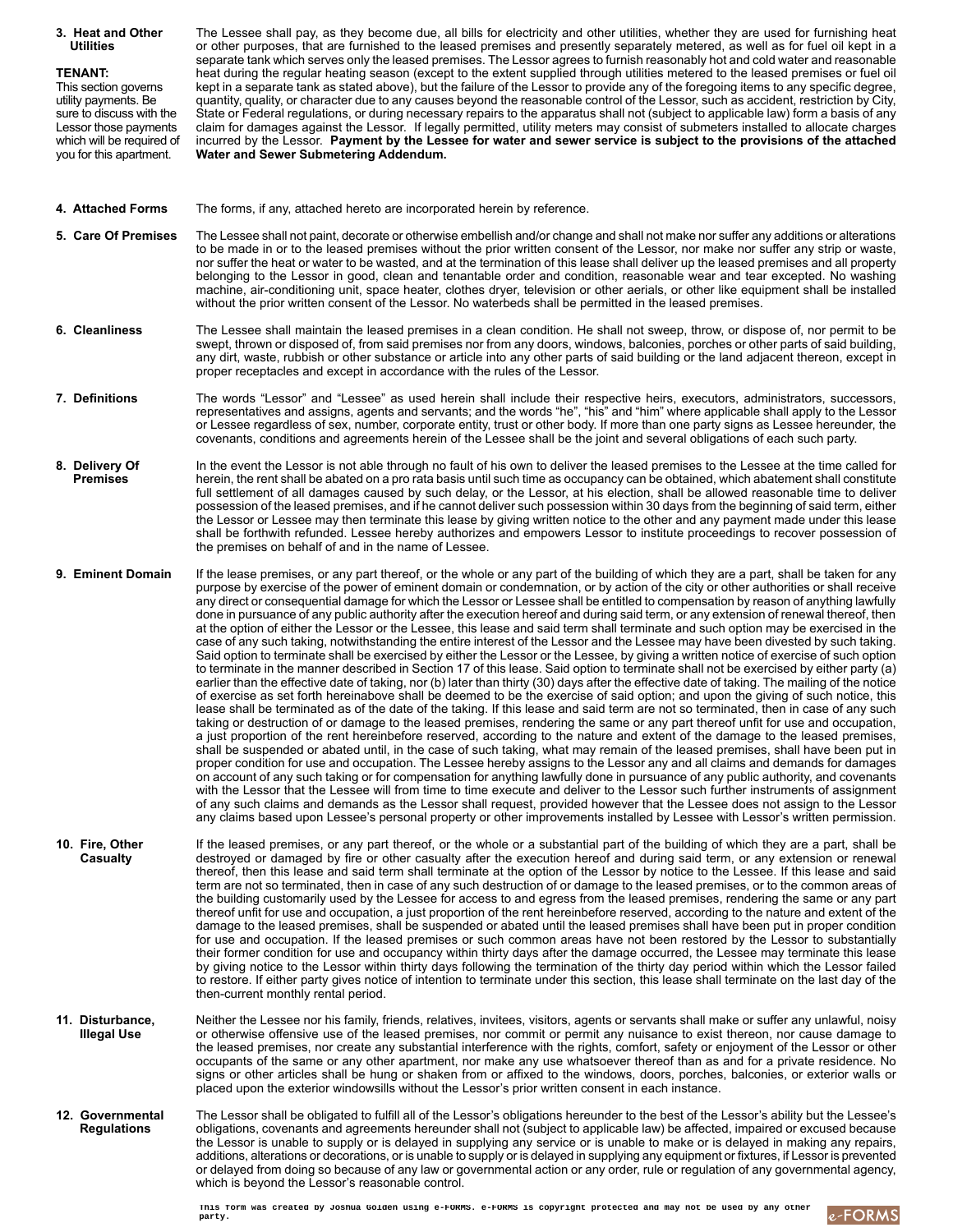No receptacles, vehicles, baby carriages or other articles or obstructions shall be placed in the halls or other common areas or passageways. Lessee understands and agrees that it shall be Lessee's own obligation to insure his personal property. Upon expiration or termination of the lease, the Lessee shall deliver the keys of the premises to the landlord. Delivery of keys by the Lessee to the Lessor, or to anyone on his behalf, shall not constitute a surrender or acceptance of surrender of the leased premises unless so stipulated in writing by the Lessor. In the event that the exterior door lock or locks in the leased premises are not in normal working order at any time during the term thereof, and if the Lessee reports such condition to the Lessor, then and in that event the Lessor shall, within a reasonable period of time following receipt of notice from the Lessee of such condition, repair or replace such lock or locks. Locks shall not be changed, altered, or replaced nor shall new locks be added by the Lessee without the written permission of the Lessor. Any locks so permitted to be installed shall become the property of the Lessor and shall not be removed by the Lessee. The Lessee shall promptly give a duplicated key to any such changed, altered, replaced or new lock to the Lessor. The Lessee agrees to indemnify and save the Lessor harmless from all liability, loss or damage arising from any nuisance made or suffered on the leased premises by the Lessee, his family, friends, relatives, invitees, visitors, agents, or servants or from any carelessness, neglect or improper conduct of any such persons. All personal property in any part of the building within the control of the Lessee shall be at the sole risk of the Lessee. Subject to provisions or applicable law the Lessor shall not be liable for damage to or loss of property of any kind which may be lost or stolen, damaged or destroyed by fire, water, steam, defective refrigeration, elevators, or otherwise, while on the leased premises or in any storage space in the building or for any personal injury unless caused by the negligence of the Lessor. Written notice from the Lessor to the Lessee shall be deemed to have been properly given if mailed by registered or certified mail postage prepaid, return receipt requested to the Lessee at the address of the leased premises, or if delivered or left in or on any part thereof, provided that if so mailed, the receipt has been signed, or if so delivered or left, that such notice has been delivered to or left with, the Lessee or anyone expressly or impliedly authorized to receive messages for the Lessee, or by any adult who resides with the Lessee in the leased premises. Written notice from the Lessee to the Lessor shall be deemed to have been properly given if mailed by registered or certified mail, postage prepaid, return receipt requested to the Lessor at his address set forth in the first paragraph of this lease, unless the Lessor shall have notified the Lessee of a change of the Lessor's address, in which case such notice shall be so sent to such changed address of the Lessor, provided that the receipt has been signed by the Lessor or anyone expressly or impliedly authorized to receive messages for the Lessor. *Notwithstanding the foregoing, notice by either party to the other shall be deemed adequate if given in any other manner authorized by law*. 18. Other Regulations The Lessee agrees to conform to such lawful rules and regulations which are reasonably related to the purpose and provisions of this lease, as shall from time to time be established by the Lessor in the future for the safety, care, cleanliness, or orderly conduct of the leased premises and the building of which they are a part, and of the benefit, safety, comfort and convenience of all the occupants of said building. Parking on the premises of the Lessor is prohibited unless written consent is given by the Lessor. No dogs or other animals, birds or pets shall be kept in or upon the leased premises without the Lessor's written consent, and consent so given may be revoked at any time. The water closets, disposals, and waste pipes shall not be used for any purposes other than those for which they were constructed, nor shall any sweepings, rubbish, rags, or any other improper articles be thrown into same, and any damage to the building caused by the misuse of such equipment shall be borne by the Lessee by whom or upon whose premises shall have been caused unless caused by the negligence of the Lessor, or by the negligence of an independent contractor employed by the Lessor. The Lessee agrees with the Lessor that, during this lease and for such further time as the Lessee shall hold the leased premises or any part thereof, the Lessee will at all times keep and maintain the leased premises and all equipment and fixtures therein or used therewith repaired, whole and of the same kind, quality and description and in such good repair, order and condition as the same are at the beginning of, or may be put in during the term or any extension or renewal thereof, reasonable wear and tear and damage by unavoidable casualty only excepted. The Lessor and the Lessee agree to comply with any responsibility which either may have under applicable law to perform repairs upon the leased premises. If Lessee fails within a reasonable time, or improperly makes such repairs, then and in any such event or events, the Lessor may (but shall not be obligated to) make such repairs and the Lessee shall reimburse the Lessor for the reasonable cost of such repairs in full, upon demand. The Lessor may enter upon the leased premises to make repairs thereto, to inspect the premises, or to show the premises to prospective tenants, purchasers, or mortgagees. The Lessor may also enter upon the said premises if same appear to have been abandoned by the Lessee or as otherwise permitted by law. If the Lessee shall fail to comply with any lawful term, condition, covenant, obligation, or agreement expressed herein or implied hereunder, or if the Lessee shall be declared bankrupt, or insolvent according to law or if any assignment of the Lessee's property shall be made for the benefit of creditors, or if the premises appear to be abandoned then, and in any of the said cases and notwithstanding any license or waiver of any prior breach of any of the said terms, conditions, covenants, obligations, or agreements the Lessor, without necessity or requirement of making any entry may (subject to the Lessee's rights under applicable law) terminate this lease by: 1. a seven (7) day written notice to the Lessee to vacate said leased premises in case of any breach except only for nonpayment of rent, or 2. a fourteen (14) day written notice to the Lessee to vacate said leased premises upon the neglect or refusal of the Lessee to pay the rent as herein provided. Any termination under this section shall be without prejudice to any remedies which might otherwise be used for arrears of rent or preceding breach of any of the said terms, conditions, covenants, obligations or agreements. The Lessee covenants that in case of any termination of this lease, by reason of the default of the Lessee, then at the option of Lessor: (A) the Lessee will forthwith pay to the Lessor as damages hereunder a sum equal to the amount by which the rent and other payments called for hereunder for the remainder of the term, including any extension or renewal thereof, exceed the fair rental value of said premises for the remainder of the term, including any extension or renewal thereof; and (B) the Lessee covenants that he will furthermore indemnify the Lessor from and against any loss and damage sustained by reason of any termination caused by the default of, or the breach by, the Lessee. Lessor's damages hereunder shall include, but shall not be limited to any loss of rents; reasonable broker's commissions for the re-letting of the leased premises; advertising costs; the reasonable cost incurred in cleaning and repainting the premises in order **13. Common Areas 14. Insurance 15. Keys & Locks 16. Loss or Damage 17. Notices 19. Parking 20. Pets 21. Plumbing 22. Repairs 23. Right Of Entry 24. Non-Performance Or Breach By Lesse 25. Lessee's Covenants In Event Of Termination**

to eviction proceedings.

to relet the same; and moving and storage charges incurred by Lessor in moving Lessee's belongings pursuant